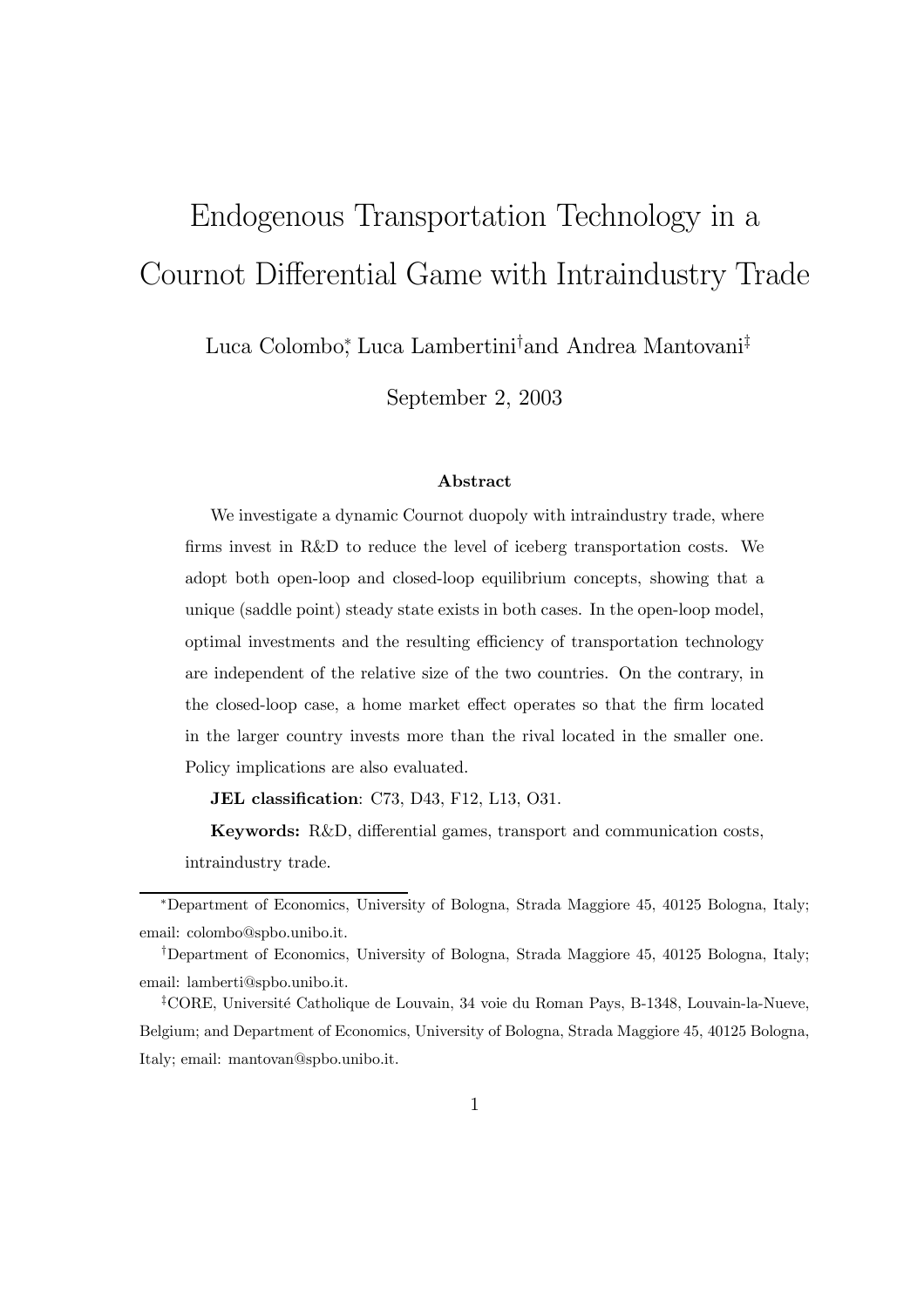#### 1 Introduction

Transport and communication costs are at the heart of many international trade issues because they put a wedge on transactions across borders. The traditional view is that national borders affect trade because their existence is associated with discriminatory policies and physical distance. In this framework distance is not conceived only in terms of physical space, but it also includes a broad category of features such as language, different legal systems across borders, local consumer tastes, i.e., everything that may constitute an economic and social impediment for the exporting firm.

Starting from McCallum (1996), recent empirical research on trade reveals a surprisingly high degree of market fragmentation that gives rise to border effects and to the so-called "home bias" effect. Obstfeld and Rogoff (2000) refers to the home bias as one of the "six major puzzles in international macroeconomics". In their view, the interaction between iceberg transport costs and the elasticity of substitution between domestic and foreign goods accounts for much of the observed home bias. Anderson and Marcouiller (1999) propose a different explanation for the home bias, relying on the consideration that the rule of law is much weaker when trade is international. Along the same line, Turrini and van Ypersele (2002) point out that the home bias can be explained by differences in legal systems, so that legal costs are higher when business is done abroad rather than at home.

Nonetheless, the issue of transport costs has not received sufficient attention in the literature, perhaps because of steadily declining communication and shipment costs.<sup>1</sup> However, the persistence of many home biases confirms that the question of transport costs is not a secondary one and needs further and deeper investigations.

In this paper, we analyze the strategic behavior of firms located in different countries that open up to trade and face an additional cost when delivering abroad. As a stylized fact, firms that export their goods abroad face costs that are not only due to

<sup>&</sup>lt;sup>1</sup>Harley (1980) and O'Rourke and Williamson (1999) document the sharp declines in both ocean and overland transportation costs.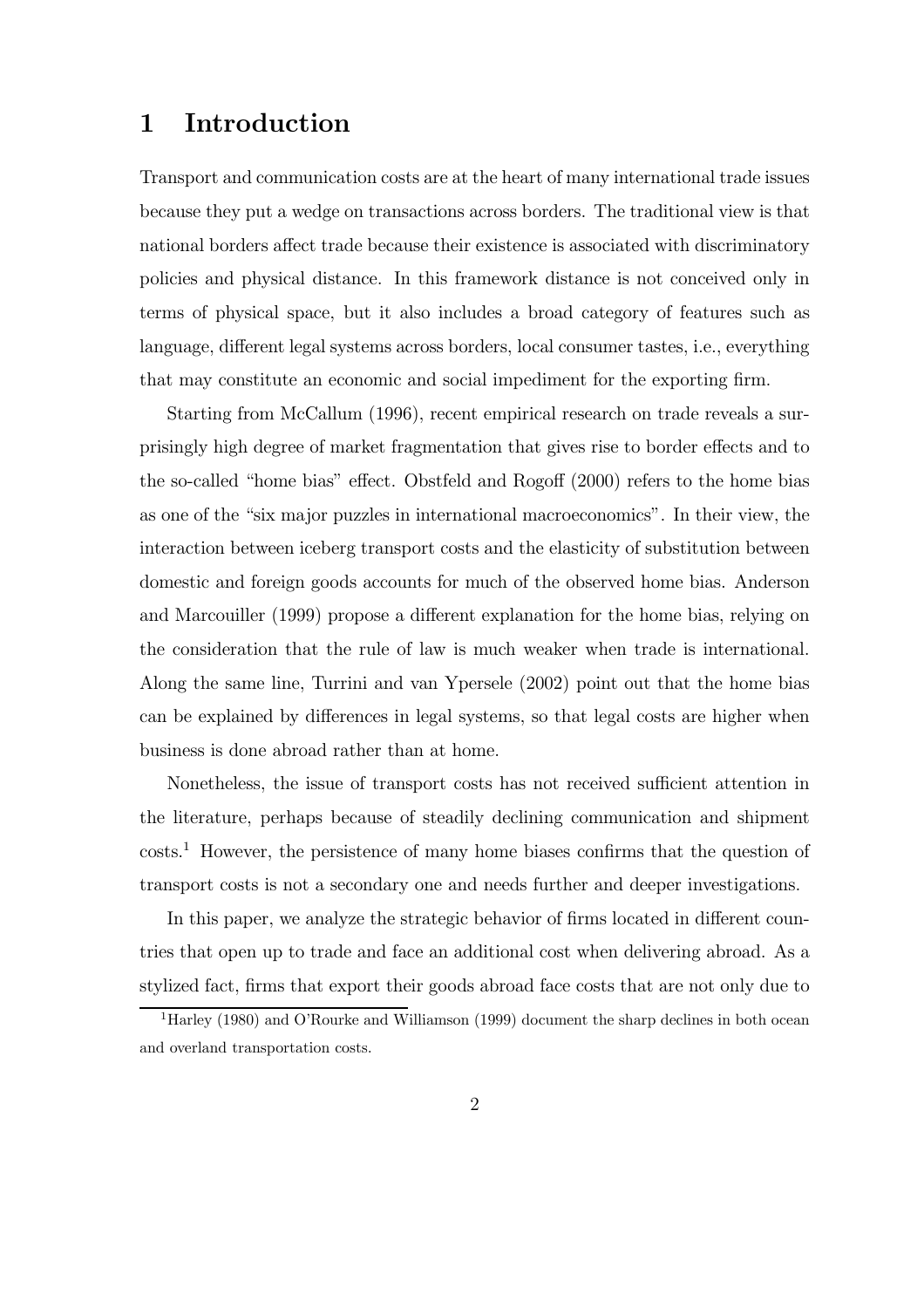physical distance, but also to the access to a foreign network of communication and distribution. Hence, they might be willing to invest in transport and communication technology to increase the penetration into foreign markets.

We consider a duopoly Cournot game with firms facing the possibility of investing in transport and communication R&D (TCRD). By investing in TCRD, a firm may have an easier access to the foreign market, thus increasing her market share. As usual, transport and communication costs are of the 'iceberg' form introduced in the literature by Samuelson (1954) and widely used in trade theory thereafter.

Both the open-loop and the closed-loop equilibria are investigated.<sup>2</sup> In the former, the resulting steady state investment efforts and the efficiency levels of transportation technologies depend only upon time discounting, depreciation and the efficiency of TCRD. This is due to the fact that, in the open-loop setting, firms design an investment plan at the outset and stick to it until they reach the steady state, regardless of the strategic interaction taking place in between. Accordingly, the relative size of the two countries does not influence the investment behaviour and the resulting performance of firms' transportation technologies at equilibrium. On the contrary, in the closed-loop equilibrium firms explicitly account for strategic interaction through reciprocal feedback effects at any point in time. This yields optimal investment efforts and equilibrium technologies that do depend upon the relative size of the two markets. In particular, each firm's optimal investment path toward the equilibrium is positively affected by the size of the foreign country, all else equal. This can be labelled as a 'foreign market effect', for the sake of contrasting this finding with the well known 'home market effect' whereby a firm located in the larger market sells more than the firm located in the smaller market (see Krugman, 1990, *inter alia*). When firms only control sales in order to maximise profits, then, intuitively, market shares on the international market place go along with the relative size of countries.

 ${}^{2}$ For an introduction to differential oligopoly games, see Cellini and Lambertini (2003). For a more detailed treatment of differential game theory, see Dockner et al. (2000).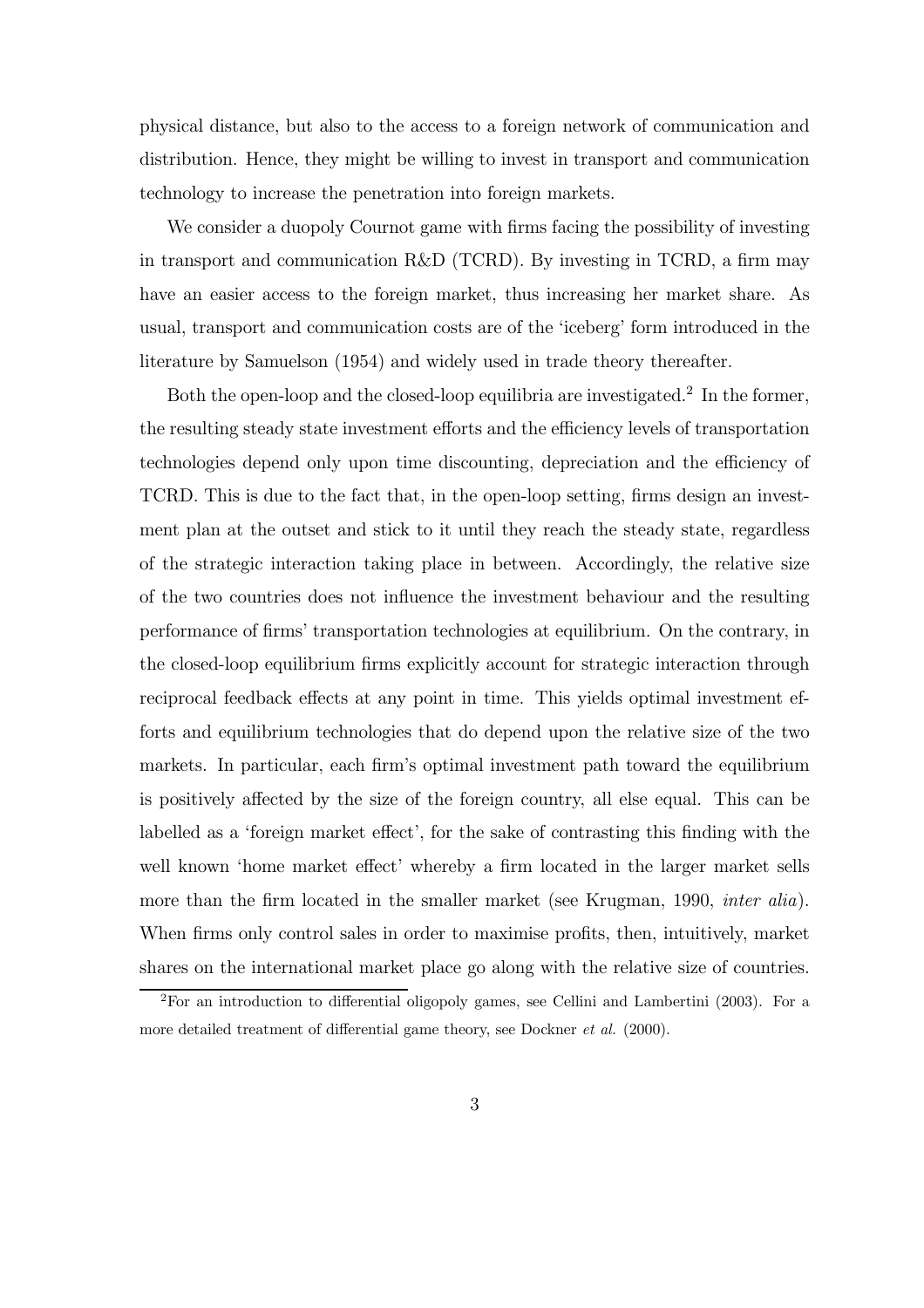However, if firms are required or allowed to endogenously determine their respective ability to reach the foreign market, then the size of the latter may matter more than the size of the home market.

On the other hand, we find that the larger is the home market, the lower will be the efficiency of the transportation technology employed by a firm in the closedloop steady state equilibrium. This reveals the presence of a 'home market effect' operating at equilibrium. This can be interpreted in the usual sense, as the funds for R&D activities are raised by sales, which in turn are positively affected by the size of the domestic country.

A domestic policy maker aiming at improving his country's social welfare may adopt two alternative measures (or a combination of both). He may modify either the instantaneous cost of investment, or the efficiency of the R&D technology, through subsidies or taxation. In both cases, a taxation policy should be adopted so as to reduce excess investment characterising the closed-loop equilibrium.<sup>3</sup>

The remainder of the paper is organized as follows. The setup is laid out in section 2. Open-loop and closed-loop equilibria are investigated in section 3. Section 4 analyses policy implications. Concluding remarks are given in section 5.

#### 2 The model

We consider a model of bilateral trade between two firms selling a homogeneous good. We assume that firm i is located in country A while firm j is located in country  $B$ . Market competition takes place as a Cournot game where each firm chooses the profit maximizing quantity for each country separately (Brander, 1981). Time is continuous and denoted by t, with  $t \in (0, \infty)$ .

Firms face an additional transport cost only when shipping the final good abroad.

<sup>&</sup>lt;sup>3</sup>This phenomenon is widely accounted for in the literature since Brander and Spencer (1983). We don't dwell upon the possibility for a policy maker to adopt tariffs or quotas, in view of the recent guidelines of GATT and WTO.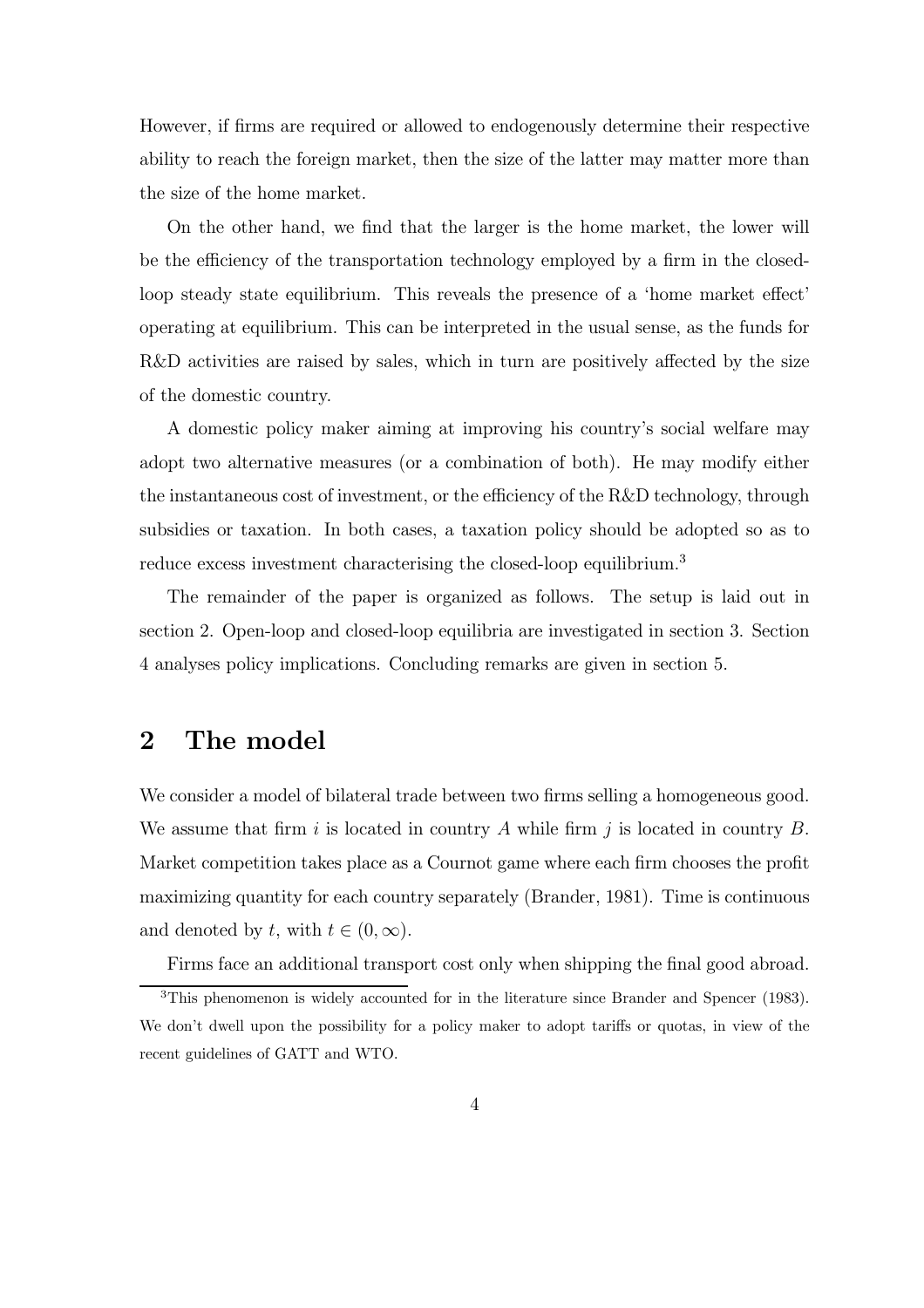This amounts to saying that transport costs only affect international trade. We model transportation costs as in Samuelson (1954), i.e. using the iceberg metaphor.

Consider the following indirect demand system:

$$
p_A(t) = a_A - q_{iA}(t) - \frac{q_{jA}(t)}{s_j(t)}
$$
\n(1)

$$
p_B(t) = a_B - q_{jB}(t) - \frac{q_{iB}(t)}{s_i(t)}
$$
\n(2)

where  $q_{iA}(t)$  ( $q_{jB}(t)$ ) denotes the quantity produced by firm i (j) for domestic consumption and  $q_{jA}(t)$  ( $q_{iB}(t)$ ) represents the quantity produced by firm j (i) for foreign consumption;  $\frac{q_{jA}(t)}{dt}$  $\frac{f(x+g(x))}{s_j(t)}$ , with  $s_j(t) > 1$   $\forall t \in [0,\infty)$ , represents the share of firm j's good that arrives in country A at time t, and similarly for  $\frac{q_{iB}(t)}{f(t)}$  $s_i\left(t\right)$ . Finally,  $a_A$  and  $a_B$ stand for market-sizes, both supposed to be constant over time.

On the supply side, production exhibits constant return to scale. For the sake of simplicity, we normalize unit costs to zero. Instantaneous profits are then given by:

$$
\pi_i(t) = p_A(t) \ q_{iA}(t) + p_B(t) \ \frac{q_{iB}(t)}{s_i(t)} - \beta \ [k_i(t)]^2 \tag{3}
$$

$$
\pi_j(t) = p_B(t) \ q_{jB}(t) + p_A(t) \ \frac{q_{jA}(t)}{s_j(t)} - \beta \ [k_j(t)]^2 \tag{4}
$$

where  $k_i(t)$  and  $k_j(t)$ , respectively, represent the amount of effort made by firm i and firm  $j$  at time  $t$  in order to reduce the percentage of quantity lost on the way. Parameter  $\beta > 0$  is an inverse measure of TCRD productivity.

As a result of such activities, each firm increases the fraction of good that reaches foreign market. We assume that  $s_i(t)$  and  $s_j(t)$  evolve over time according to the following kinematic equations:

$$
\dot{s}_i(t) = \frac{\partial s_i(t)}{\partial t} = [\alpha k_i(t) - \delta s_i(t)][1 - s_i(t)] \tag{5}
$$

$$
\dot{s}_j(t) = \frac{\partial s_j(t)}{\partial t} = [\alpha k_j(t) - \delta s_j(t)][1 - s_j(t)] \tag{6}
$$

where  $\delta \in [0, 1]$  denotes the depreciation rate, which is common to both firms and constant over time;  $\alpha > 0$  is a constant parameter positively affecting the accumulation process.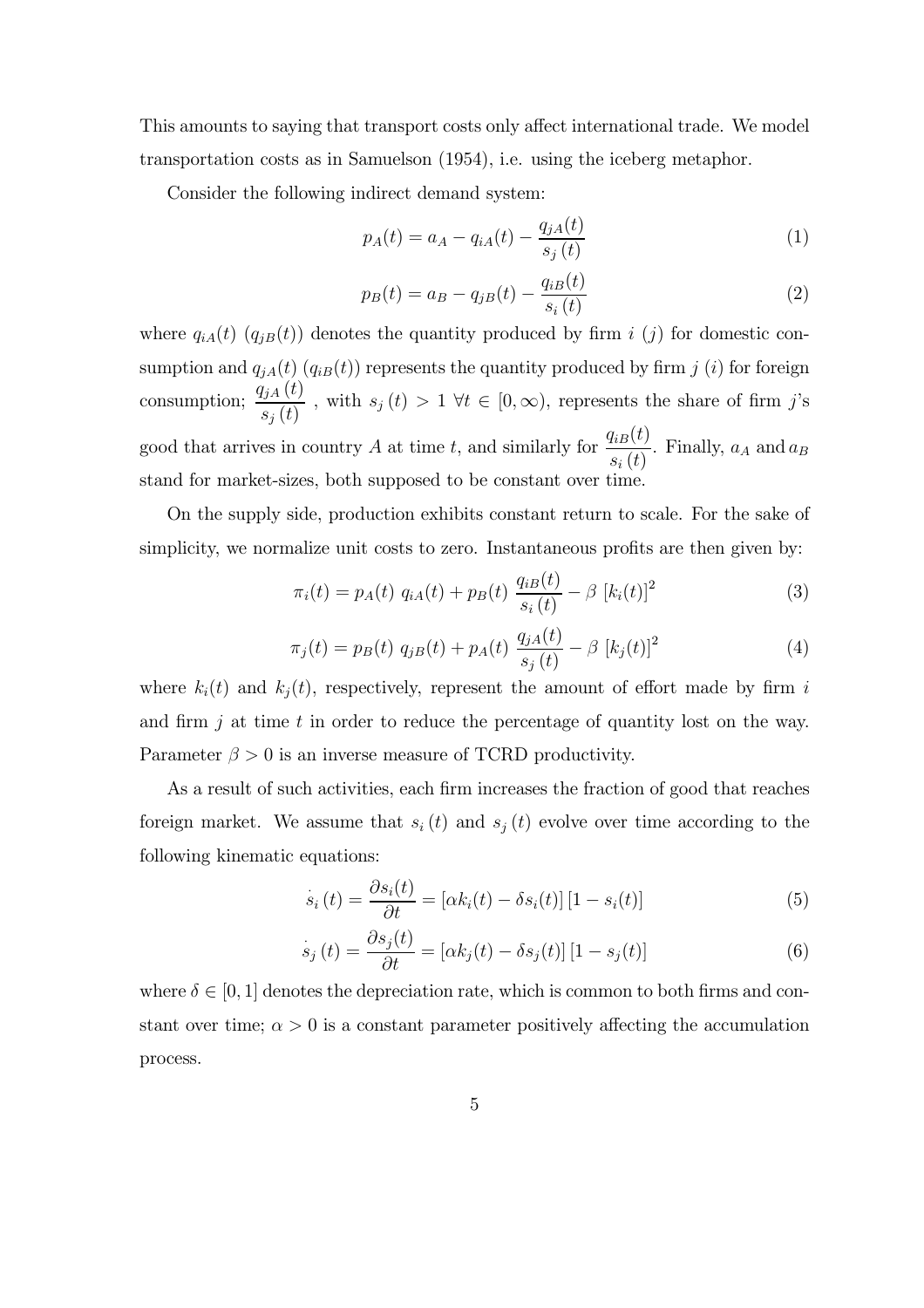We assume that firm  $i$  aims at maximizing the discounted profit flow:

$$
\Pi_i(t) = \int_0^\infty \pi_i(t) e^{-\rho t} dt \tag{7}
$$

w.r.t. controls  $k_i(t)$  and the market variables  $q_{iA}(t)$  and  $q_{iB}(t)$ , under the constraint given by the state dynamics  $(5)$ . Firm j follows a specular dynamic optimization program. The discount rate  $\rho > 0$  is assumed to be constant and common to both firms.

#### 3 Solution of the Game

The current value Hamiltonian function for firm  $i$  writes:

$$
\mathcal{H}_i = e^{-\rho t} \left\{ \pi_i(t) + \lambda_{ii}(t) \dot{s}_i(t) + \lambda_{ij}(t) \dot{s}_j(t) \right\} dt \tag{8}
$$

where  $\lambda_{ii}(t) = \mu_{ii}(t)e^{\rho t}$  and  $\lambda_{ij}(t) = \mu_{ij}(t)e^{\rho t}$ ,  $\mu_{ii}(t)$  being the co-state variable associated to  $s_i(t)$ . Firms play simultaneously. Firm is first order conditions (FOCs) on controls are:<sup>4</sup>

$$
\frac{\partial \mathcal{H}_i}{\partial q_{iI}} = 0 \Rightarrow q_{iI} = \frac{1}{2} \left( a_I - \frac{q_{jI}}{s_j} \right) ; I = A, B \tag{9}
$$

$$
\frac{\partial \mathcal{H}_i}{\partial q_{iJ}} = 0 \Rightarrow q_{iJ} = \frac{s_i}{2} (a_J - q_{jJ}) \; ; \; J = A, B \tag{10}
$$

$$
\frac{\partial \mathcal{H}_i}{\partial k_i} = 0 \Rightarrow \lambda_{ii} = \frac{2\beta k_i}{\alpha (1 - s_i)}
$$
(11)

along with the transversality and initial conditions:

$$
\lim_{t \to \infty} \mu_{ii} s_i = 0, \ \ s_i(0) > 1. \tag{12}
$$

Note that the above FOCs do not contain  $\lambda_{ij}$ , therefore we set  $\lambda_{ij} = 0$  for all  $t \in [0, \infty)$ . Moreover, (9) contains  $s_j$ , i.e., the state variable of the rival, meaning that the open-loop solution and the closed-loop memoryless solution do not coincide. Consequently, we deal with the two solution concepts.

<sup>4</sup>For the sake of brevity, in the remainder we omit the indication of time as well as exponential discounting.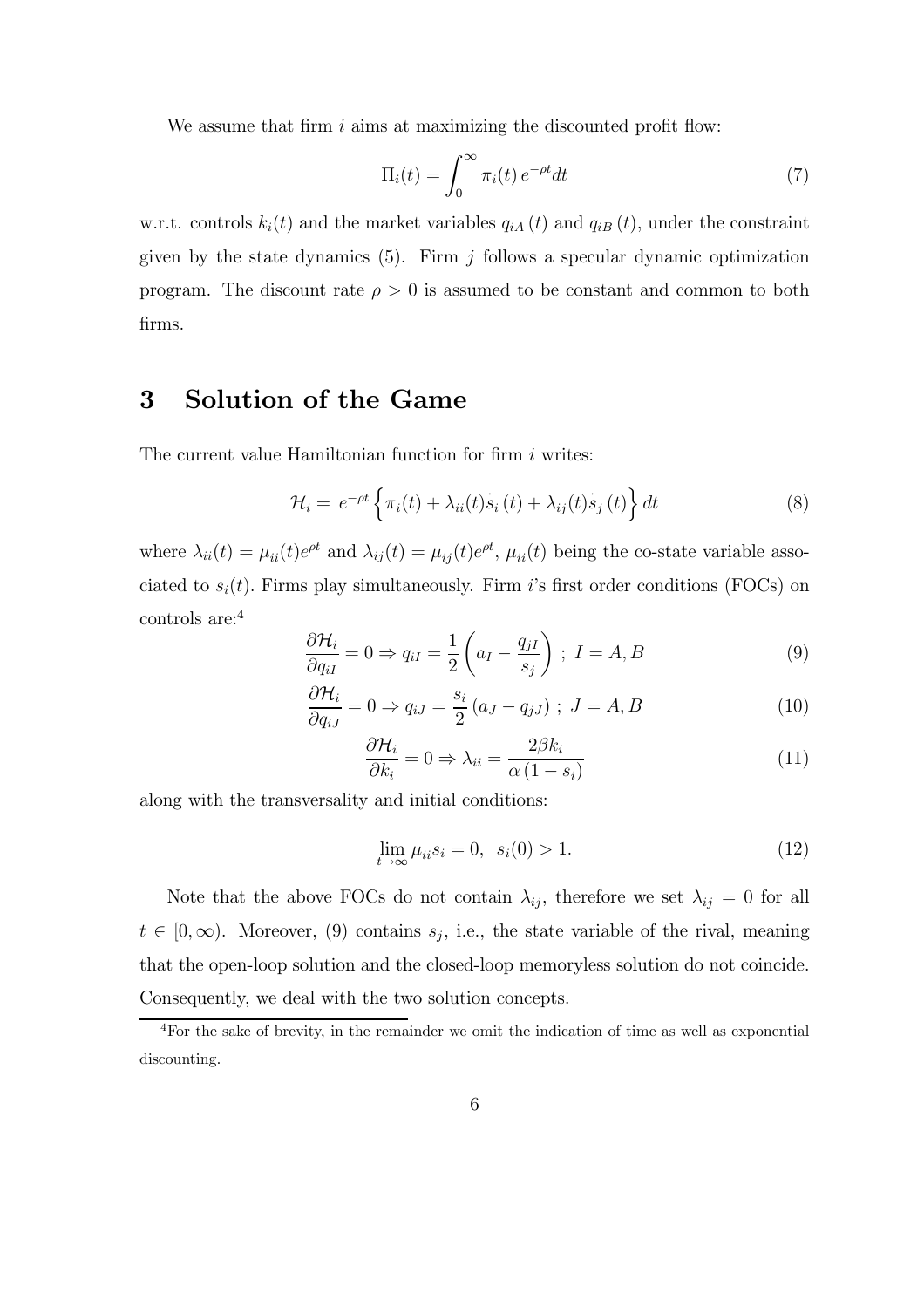#### 3.1 Open-Loop Nash Equilibrium

The outcome of the open-loop game is summarised by the following:

**Proposition 1** The open-loop game reaches a unique steady state at:

$$
k_i^{OL} = \frac{\rho + \delta}{\alpha}; \quad s_i^{OL} = \frac{\rho + \delta}{\delta}.
$$

The equilibrium  $\{k_i^{OL}, s_i^{OL}\}$  is a saddle point.

**Proof.** Under the open-loop solution concept, we can specify the firm  $i$ 's co-state equation as follows:

$$
-\frac{\partial \mathcal{H}_i}{\partial s_i} = \lambda_{ii} - \rho \lambda_{ii} \Leftrightarrow
$$
  

$$
\lambda_{ii} = \frac{q_{iJ} \left[ s_i \left( a_J - q_{jJ} \right) - 2q_{iJ} \right] + \lambda_{ii} \left[ \rho + \alpha k_i - \delta \left( 2s_i - 1 \right) \right] s_i^3}{s_i^3}.
$$

$$
(13)
$$

Now, by using (11), one obtains the dynamics of investment:

$$
\dot{k}_{i} = \frac{\alpha}{2\beta} \left[ \dot{\lambda}_{ii} \left( 1 - s_{i} \right) - \lambda_{ii} \dot{s}_{i} \right] \tag{14}
$$

which can be simplified by using the co-state equation (13) and the system  $(9-10)$ :

$$
\dot{k}_i = k_i \left( \rho + \delta - \delta s_i \right) \tag{15}
$$

The steady state equilibrium requires  $\{k_i = 0, s_i = 0\}$ , yielding:

$$
k_i^{OL} = \frac{\rho + \delta}{\alpha}; \quad s_i^{OL} = \frac{\rho + \delta}{\delta}
$$
 (16)

Since under open-loop solution concept, by definition, feedback effects are not accounted for, the equilibria we find are such that the size of the country does not play any role. Indeed,  $k_i^{OL}$  and  $s_i^{OL}$  depend only upon intertemporal parameters.<sup>5</sup>

As to the issue of stability, on the basis of symmetry, we can look at a single firm in isolation. Using the two differential equations (5) and (15), we can write the Jacobian matrix of firm i:

<sup>&</sup>lt;sup>5</sup>This can be shown to hold as well in a similar setup without trade (see Colombo, Lambertini and Mantovani, 2003).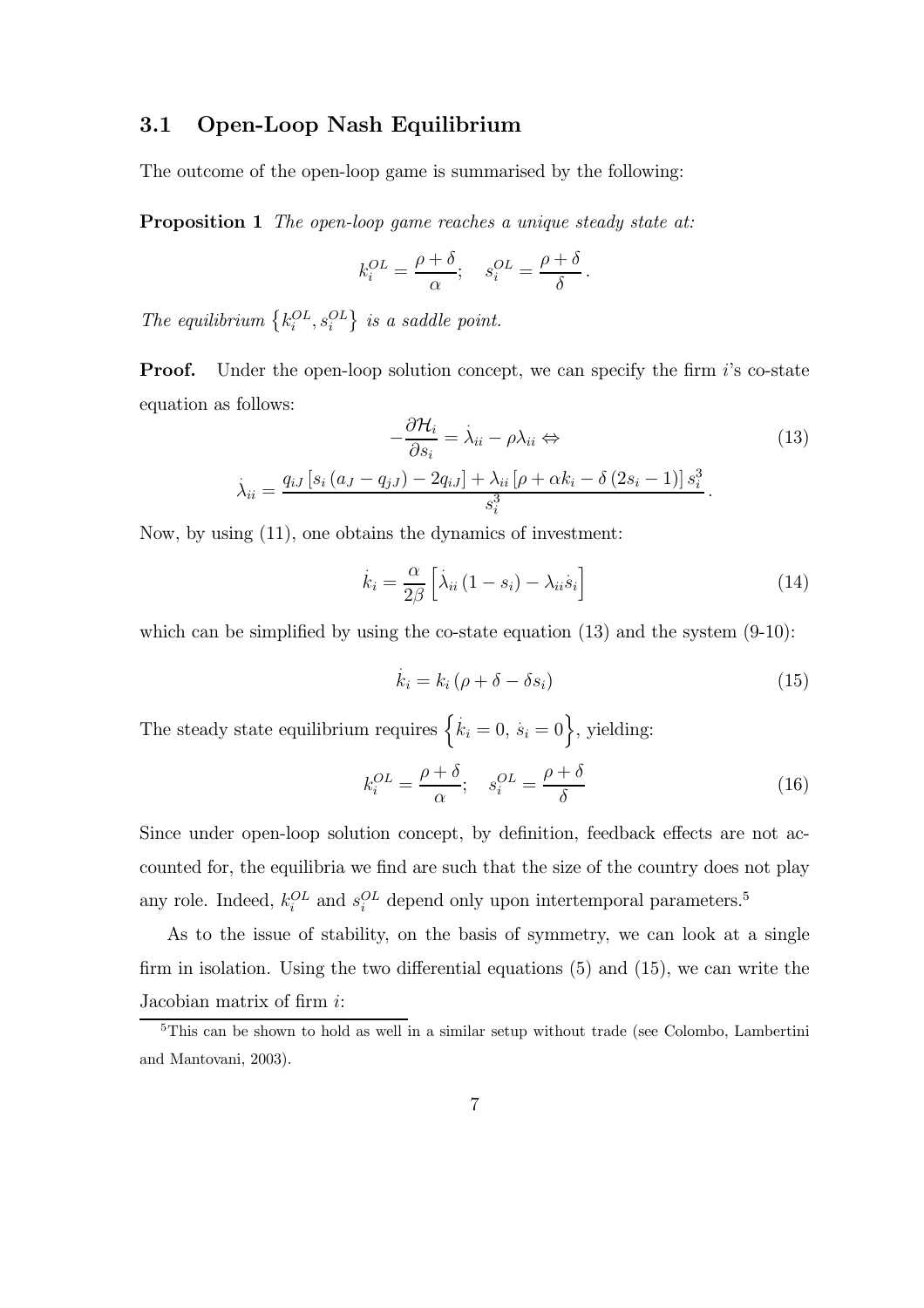$$
J^{OL} = \begin{bmatrix} \frac{\partial s_i}{\partial s_i} & \frac{\partial s_i}{\partial k_i} \\ \frac{\partial k_i}{\partial s_i} & \frac{\partial k_i}{\partial k_i} \end{bmatrix} = \begin{bmatrix} -\delta + 2\delta s_i - \alpha k_i & \alpha (1 - s_i) \\ -\delta k_i & \rho + \delta - \delta s_i \end{bmatrix}
$$

The trace and determinants of  ${\cal J}^{OL}$  are:

$$
Tr(J^{OL}) = \rho + 1 - \delta > 0
$$

$$
\Delta (J^{OL}) = \rho \delta (2s_i - 1) - \alpha \rho k_i + \delta^2 [s_i (3 - 2s_i) - 1]
$$

which, evaluated at  $\left\{k_i^{OL}, s_i^{OL}\right\}$ , simplifies as follows:

$$
\Delta\left(J^{OL}\right) = -\rho\left(\rho + \delta\right) < 0.
$$

This concludes the proof.  $\blacksquare$ 

Equilibrium outputs are:

$$
q_{iA}^{OL} = \frac{a_A}{3}; q_{iB}^{OL} = \frac{a_B s_i^{OL}}{3} = \frac{a_B (\rho + \delta)}{3\delta};
$$
  
\n
$$
q_{jA}^{OL} = \frac{a_A s_j^{OL}}{3} = \frac{a_A (\rho + \delta)}{3\delta}; q_{jB}^{OL} = \frac{a_B}{3};
$$
\n(17)

while profits are:

$$
\pi_i^{OL} = \frac{a_A^2 + a_B^2}{9} - \frac{\beta(\rho + \delta)^2}{\alpha^2} > 0 \text{ iff } \frac{a_A^2 + a_B^2}{9} > \frac{\beta(\rho + \delta)^2}{\alpha^2}.
$$
 (18)

#### 3.2 Closed-Loop Nash Equilibrium

Here we take into account the feedback between player  $i$ 's strategy and player  $j$ 's state variable. This will lead to an equilibrium characterized by subgame perfection.

We specify the firm  $i$ 's co-state equation:

$$
-\frac{\partial \mathcal{H}_i}{\partial s_i} - \frac{\partial \mathcal{H}_i}{\partial q_{jJ}} \frac{\partial q_{jJ}^*}{\partial s_i} = \dot{\lambda}_{ii} - \rho \lambda_{ii}
$$
(19)

along with the transversality and initial conditions:

$$
\lim_{t \to \infty} \mu_{ii} s_i = 0, \ \ s_i(0) > 1. \tag{20}
$$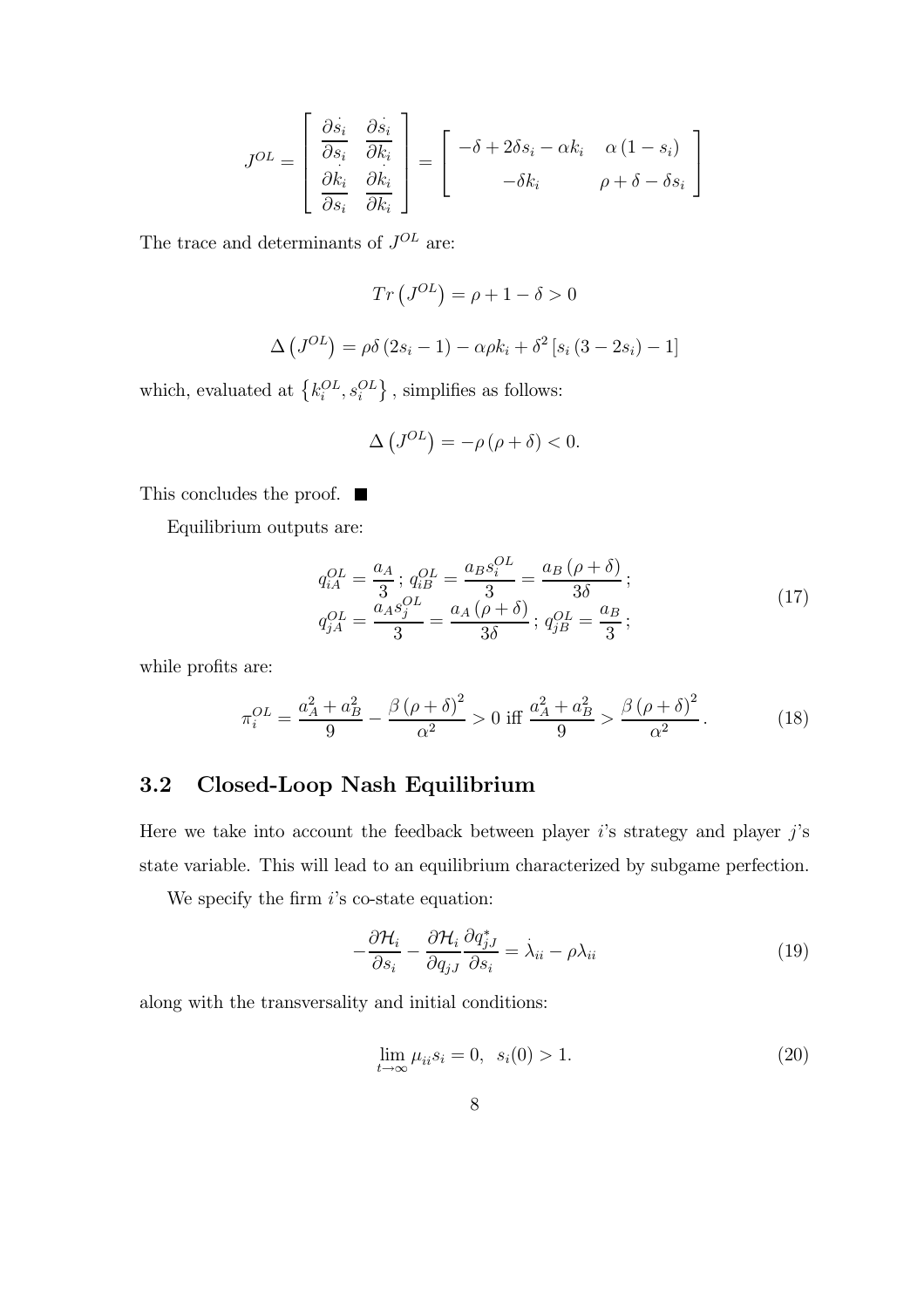The partial derivatives appearing in (19) are:

$$
\frac{\partial \mathcal{H}_i}{\partial s_i} = \frac{2q_{iJ}^2 - q_{iJ} \left(a_J - q_{jJ}\right) s_i + \lambda_{ii} \left[\left(2s_i - 1\right)\delta - \alpha k_i\right] s_i^3}{s_i^3} \tag{21}
$$

$$
\frac{\partial \mathcal{H}_i}{\partial q_{jJ}} = -\frac{q_{iJ}}{s_i}; \ \frac{\partial q_{jJ}^*}{\partial s_i} = \frac{q_{iJ}}{2s_i^2}
$$
(22)

Optimal output levels are as in (17), i.e.,  $q_{iI}^{CL} = a_I/3$  and  $q_{iJ}^{CL} = a_J s_i^{CL}/3$ . Now, by using  $(14)$ ,  $(17)$  and the co-state equation  $(19)$ , we can write:

$$
\dot{k}_i = \frac{36\beta k_i s_i \left(\rho - \delta s_i + \delta\right) - a_j^2 \left(s_i - 1\right) \alpha}{36\beta s_i} \tag{23}
$$

However, steady state solutions are cumbersome, therefore they cannot be intuitively interpreted. Hence, we proceed as follows. We impose  $\dot{k}_i = 0$  to determine an equilibrium relation between  $k_i$  and  $s_i$ :

$$
k_i^{CL}(s_i) = \frac{a_J^2(s_i - 1)\alpha}{36\beta s_i [\rho - \delta(s_i - 1)]}
$$
 (24)

Notice that, here, steady state expressions involve the size of the countries as well as parameter  $\beta$ , unlike what we have observed in the previous section, treating the open-loop solution. Indeed,  $k_i^{OL}$  and  $s_i^{OL}$  depend only on intertemporal parameters, while  $k_i^{CL}$  and therefore also  $s_i^{CL}$  are explicitly affected by the size of the foreign market as well as the efficiency of R&D activity, as (inversely) measured by the cost parameter  $\beta$ . This clearly reflects the fact that the closed-loop solution conveys more information than the open-loop one, by explicitly taking into account the rival's reaction.

The following can be shown to hold:

**Proposition 2** The steady state defined by  $\{k_i = 0, s_i = 0\}$  is a saddle point.

**Proof.** See the Appendix.  $\blacksquare$ 

An intuitive illustration of saddle point stability can be obtained from the phase diagram of firm  $i$ , as it is described in Figure 1.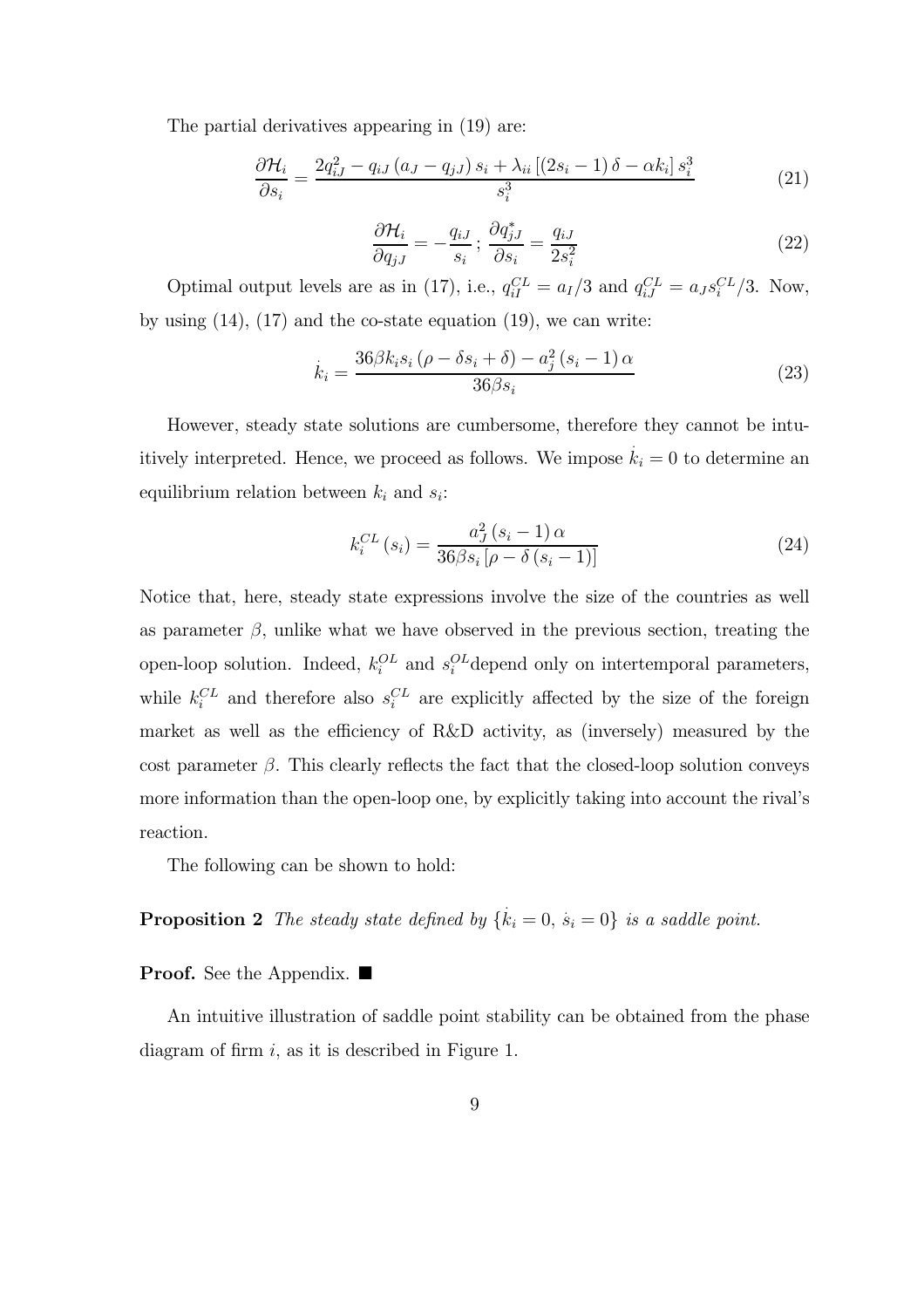**Figure 1 :** The phase diagram for firm  $i$ 



Some intuitive comparative statics can be carried out on  $k_i^{CL}(s_i)$ :

$$
\frac{\partial k_i^{CL}(s_i)}{\partial \alpha} > 0; \frac{\partial k_i^{CL}(s_i)}{\partial \beta} < 0.
$$
 (25)

More interesting is the following:

$$
\frac{\partial k_i^{CL}(s_i)}{\partial a_j} > 0\tag{26}
$$

which tells that the locus of the optimal investment shifts upwards with the size of the foreign market. We can label this as the foreign market effect: the larger is the foreign market, the higher is the incentive to carry out R&D activity to improve the efficiency of transportation, for any given level of the iceberg cost  $s_i$ . However, we are about to show that, in equilibrium, any upward shift of the locus  $\dot{k}_i = 0$  brings about a decrease in the steady state investment, due to the shape of  $\dot{s}_i = 0$ .

Moreover, from (24), we also draw the following implication: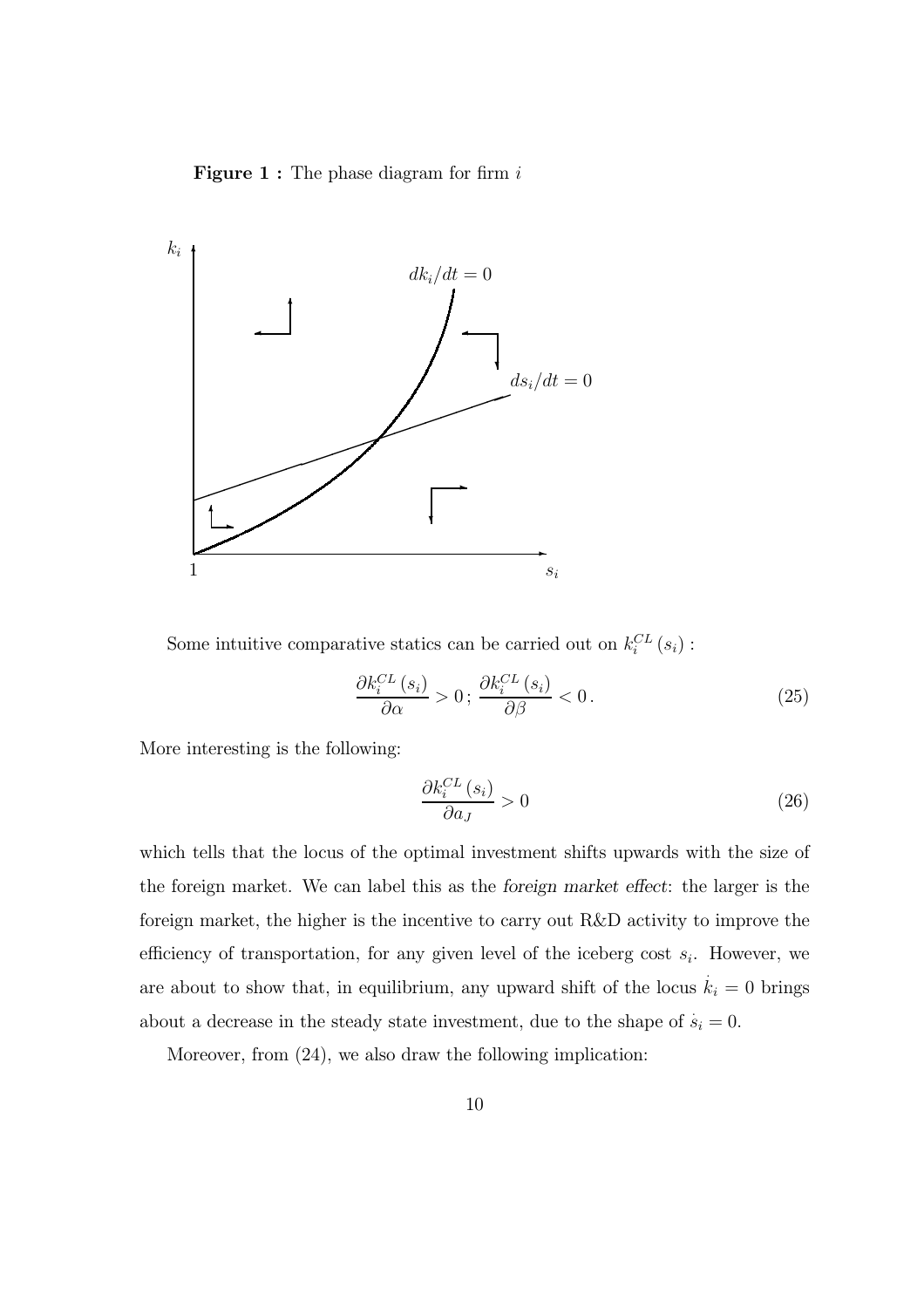**Lemma 3** The condition  $s_i = s_j$ , is sufficient to ensure that, along the path to the steady state,  $k_i^{CL} > k_j^{CL}$  for all  $a_I < a_J$ , and conversely.

The effect of  $s_i$  on  $k_i^{CL}(s_i)$  is also relevant:

$$
\frac{\partial k_i^{CL}(s_i)}{\partial s_i} = \frac{a_J^2 \left[\rho + \delta (s_i - 1)^2\right] \alpha}{36 \beta s_i^2 \left[\rho - \delta (s_i - 1)\right]^2} > 0,
$$

which proves the following:

**Lemma 4** The locus of the optimal investment in TCRD,  $k_i^{CL}(s_i)$ , shifts upwards for any given increase in  $s_i$ .

This is due to the fact that, the smaller is the fraction of exports that can actually reach the foreign market, the higher is the incentive for firm  $i$  to invest in order to improve the efficiency of the transportation technology.

We are now in a position to derive the implicit profit levels (for a given level of  $s_i$ ) under the closed-loop solution concept. Before doing this, from a direct comparison between (16) and (24), it is easy to prove that the optimal effort in TCRD is higher under the closed-loop than under the open-loop solution (see Colombo, Lambertini and Mantovani, 2003).

This result is in line with the kind of R&D activity at stake, which aims at increasing the percentage of output that reaches the foreign market. Moreover, we confirm the conventional wisdom that firms invest more when using closed-loop decision rules than open-loop ones (see, e.g., Reynolds, 1987).

The steady state profits accruing to firm  $i$  are:

$$
\pi_i^{CL}(s_i) = \frac{a_I^2 + a_J^2}{9} - \frac{a_J^4 (s_i - 1)^2 \alpha^2}{1296 \beta s_i^2 \left[ \rho - \delta (s_i - 1) \right]^2}
$$
(27)

**Proposition 5** If  $a_I \ge a_J$  then  $s_i^{CL} > s_j^{CL}$  and  $k_i^{CL} > k_j^{CL}$ .

**Proof.** First, we plug  $k_i^{CL}(s_i)$  into  $\dot{s}_i$  and impose  $\dot{s}_i = 0$ , to get:

$$
s_i^{CL} = \frac{\rho + \delta}{3\delta} + \frac{3\beta\delta^2\Psi + \sqrt[3]{\left(\Phi + \sqrt{3\Theta}\right)^2}}{18\beta\delta^2\sqrt[3]{\Phi + \sqrt{3\Theta}}}
$$
(28)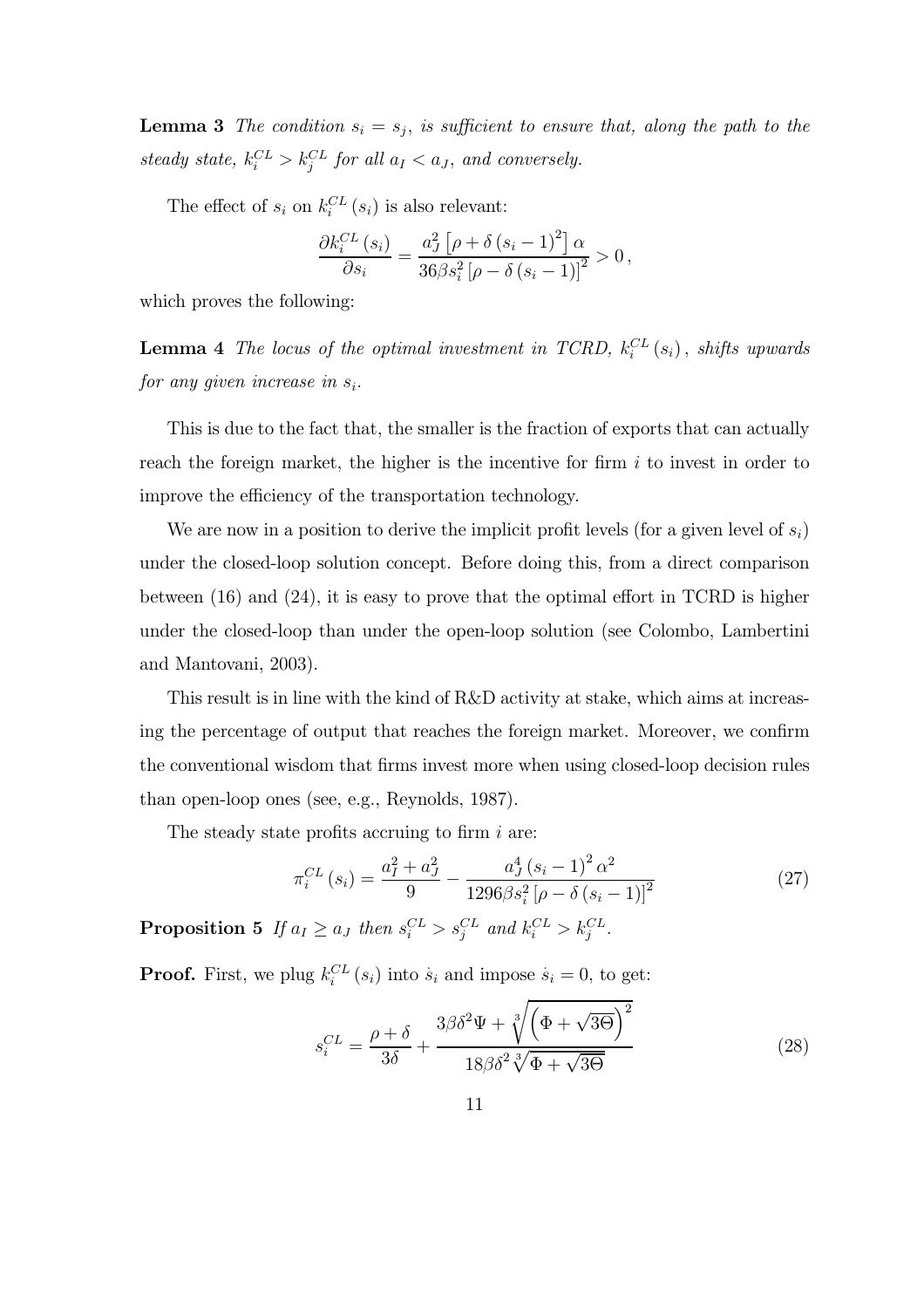where:

$$
\Psi \equiv 12\beta (\rho + \delta)^2 - \alpha^2 a_J^2
$$

$$
\Phi \equiv 27\beta^2 \delta^3 \left[ 8\beta (\rho + \delta)^3 - \alpha^2 a_J^2 (\rho - 2\delta) \right]
$$

$$
\Theta \equiv \beta^3 \delta^6 \left\{ 27\beta \left[ 8\beta (\rho + \delta)^3 - \alpha^2 a_J^2 (\rho - 2\delta) \right]^2 - \left[ 12\beta (\rho + \delta)^2 - \alpha^2 a_J^2 \right]^3 \right\}.
$$

Now it can be checked that  $s_i^{CL} = s_j^{CL}$  at  $a_I = a_J$ , while  $s_i^{CL} > s_j^{CL}$  for all  $a_I >$  $a_J$  (and conversely). Then, from (5-6), notice that one can write  $k_i^{CL} = \delta s_i^{CL}/\alpha$ . Therefore, if  $s_i^{CL} > s_j^{CL}$ , then it must be true that  $k_i^{CL} > k_j^{CL}$ .

The above proposition states that, in steady state, the firm located in the larger country has a comparatively higher incentive to invest in TCRD than the firm located in the smaller country. We label this as the home market effect. While the foreign market effect outlined above matters along the path to the steady state, the home market effect emerges in steady state only. The explanation is the following. Along the optimal investment path, the firm focusses its efforts upon the attempt to improve its ability to export, i.e., what matters is the size of the other country. This is represented by the fact that  $k_i^{CL}(s_i)$  is a function of  $a_j$  but not of  $a_l$ . In steady state, firms only invest in order to preserve the equilibrium, i.e., the status quo. In this situation, firm i's ability to invest so as to make up for the depreciation rate ultimately depends upon its capacity to raise resources to finance R&D activity. This is essentially determined by its domestic market. In this sense, the features of the steady state equilibrium recall the well known home effect already highlighted in the existing literature (Helpman and Krugman, 1985; Krugman, 1990).

The foregoing analysis can be described graphically, by referring to Figure 2.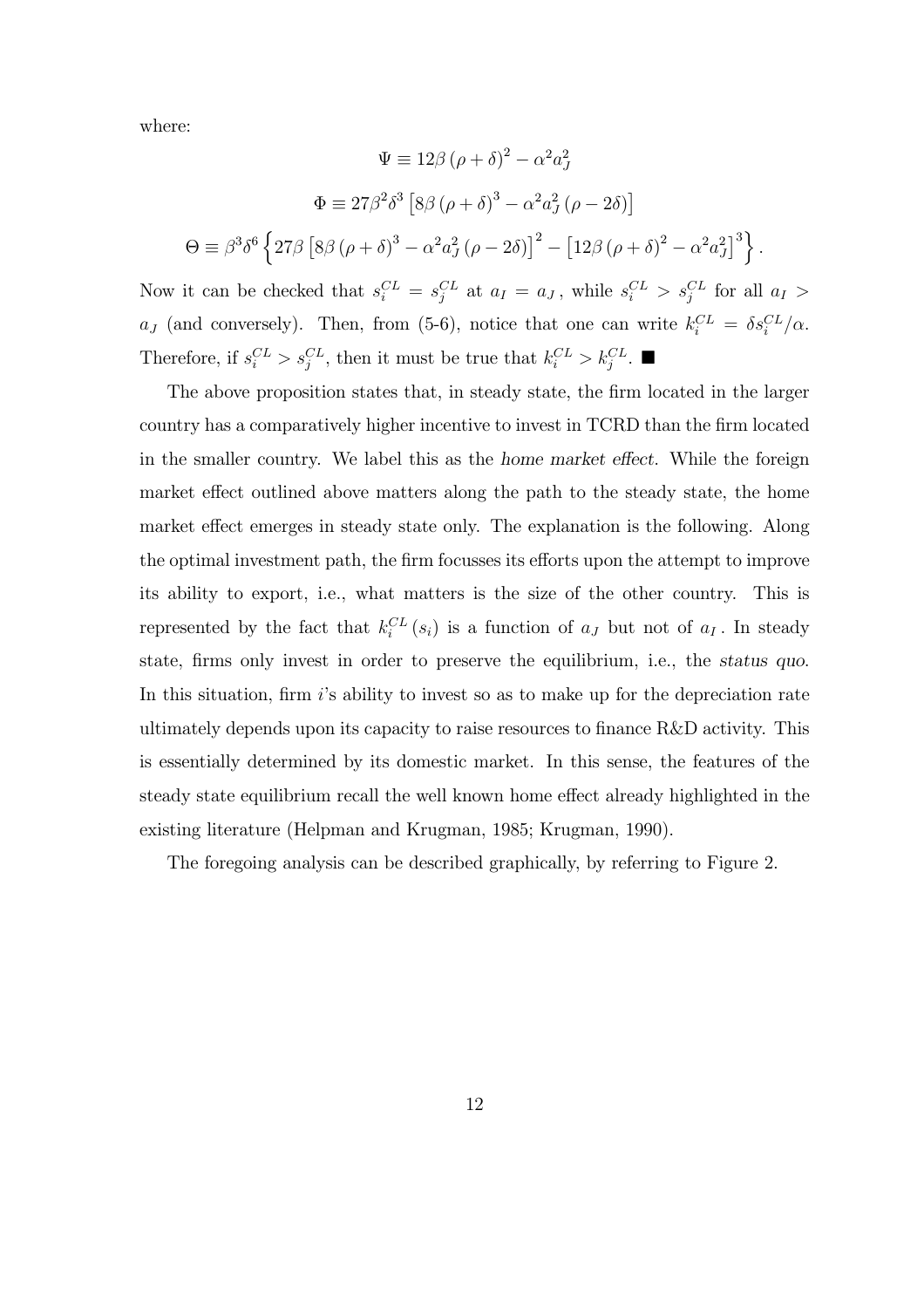**Figure 2 :** The phase diagram drawn for  $a_I > a_J$ 



In the figure, we assume  $a_I > a_J$ , so that the locus  $\dot{k}_i = 0$  lies everywhere to the right of  $k_j = 0$ , and below it. then, note that a unique locus  $\dot{s}_i = 0$  appears, in that the parameters affecting the state dynamics are fully symmetric across firms. Therefore, the inequality  $a_I > a_J$  directly implies both  $k_i^{CL} > k_j^{CL}$  and  $s_i^{CL} > s_j^{CL}$ .

# 4 Policy Implications at the Closed-Loop Equilibrium

The social welfare enjoyed by country  $I$  in the steady state associated with the closedloop equilibrium is:

$$
SW_I^{CL} = \pi_i^{CL} + CS_I^{CL}
$$
\n
$$
(29)
$$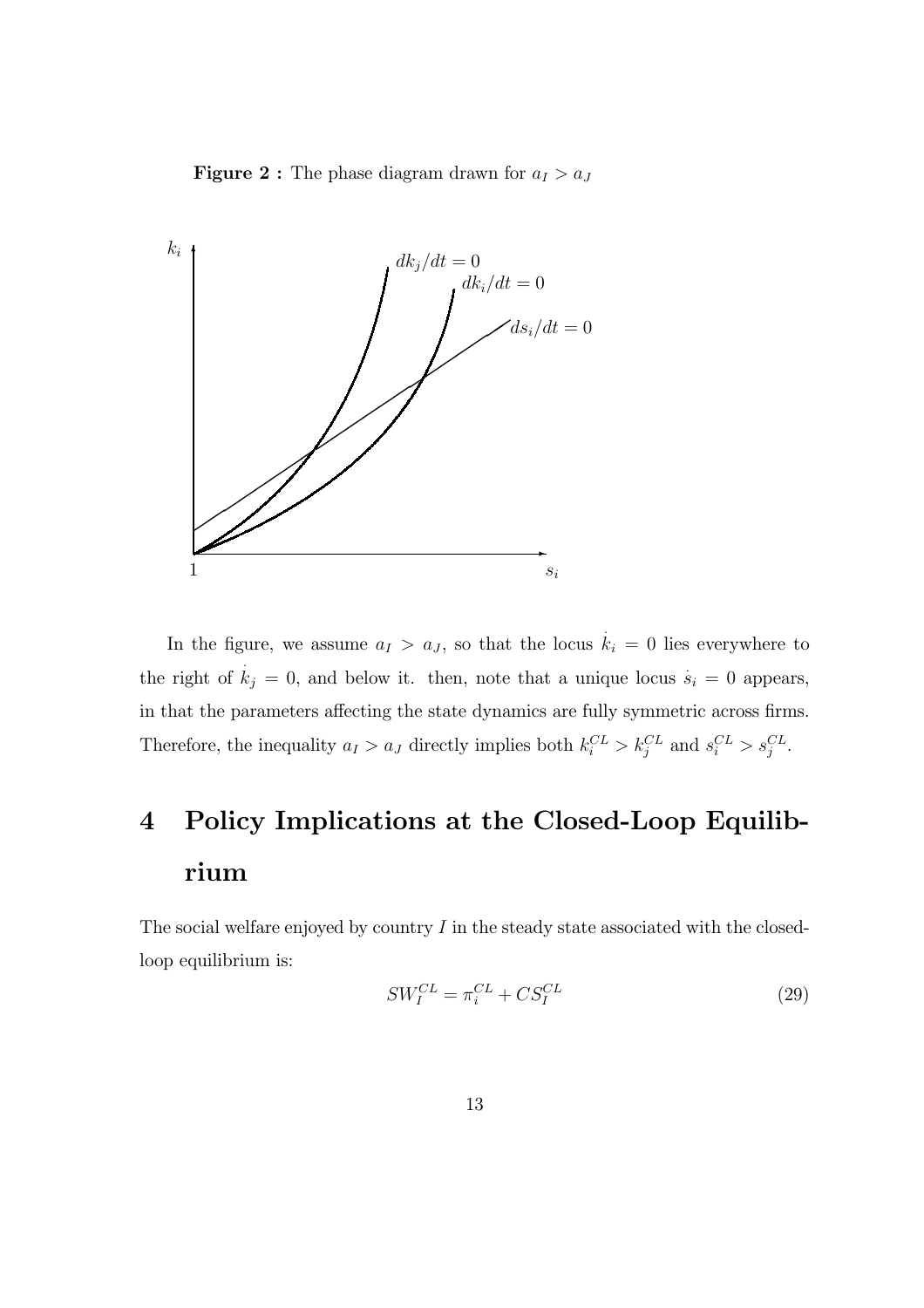where  $CS_I^{CL}$  is the instantaneous consumer surplus:

$$
CS_I^{CL} = \frac{[a_I - p_i^{CL}]}{2} \cdot \left[ q_{iI}^{CL} + \frac{q_{jI}^{CL}}{s_j} \right] = \frac{2a_I^2}{9}
$$
(30)

and  $\pi_i^{CL}$  is given by (27). Therefore, welfare can be written for a generic  $s_i$ , as follows:

$$
SW_I^{CL}(s_i) = \frac{a_I^2}{3} + \frac{a_j^2}{9} - \frac{a_J^4 (s_i - 1)^2 \alpha^2}{1296 \beta s_i^2 [\rho - \delta (s_i - 1)]^2}
$$

We want to investigate the responses of  $SW_I^{CL}(s_i)$  to different policy measures. Assume that the government of country  $I$  may choose between two kinds of policies: (i) an R&D subsidy to affect the instantaneous investment costs, through a reduction of  $\beta$ ; (ii) an R&D subsidy affecting the accumulation process, through an increase of  $\alpha$ . Consider, first, policy (i). Its marginal effect on welfare is given by:

$$
\frac{\partial SW_{I}^{CL}(s_{i})}{\partial \beta} = \frac{a_{J}^{4}(s_{i} - 1)^{2} \alpha^{2}}{1296 \beta^{2} s_{i}^{2} \left[ \rho - \delta (s_{i} - 1) \right]^{2}} > 0
$$
\n(31)

Therefore, a marginal increase in  $\beta$  improves welfare. This can be explained as follows. An increase in  $\beta$  reduces  $k_i^{CL}(s_i)$ , as we know from (25). This suggests that firms invest too much in R&D as compared to what would be socially optimal, given the output levels chosen on the basis of profit maximisation.

As to policy (ii), its effect is given by:

$$
\frac{\partial SW_{I}^{CL}(s_{i})}{\partial \alpha} = -\frac{a_{J}^{4}(s_{i}-1)^{2} \alpha}{648\beta s_{i}^{2} \left[\rho - \delta\left(s_{i}-1\right)\right]^{2}} < 0
$$
\n(32)

Likewise, a marginal decrease in  $\alpha$  yields a welfare improvement, since it slows down the R&D investment.

In line of principle, the two measures could obviously be implemented together. However, this may not be possible. In order to understand which one should be preferred, we consider the following:

$$
\left| \frac{\partial W_{I}^{CL}(s_{i})}{\partial \alpha} \right| = \frac{2\beta}{\alpha} \left| \frac{\partial W_{I}^{CL}(s_{i})}{\partial \beta} \right| \tag{33}
$$

It is immediate to draw from it: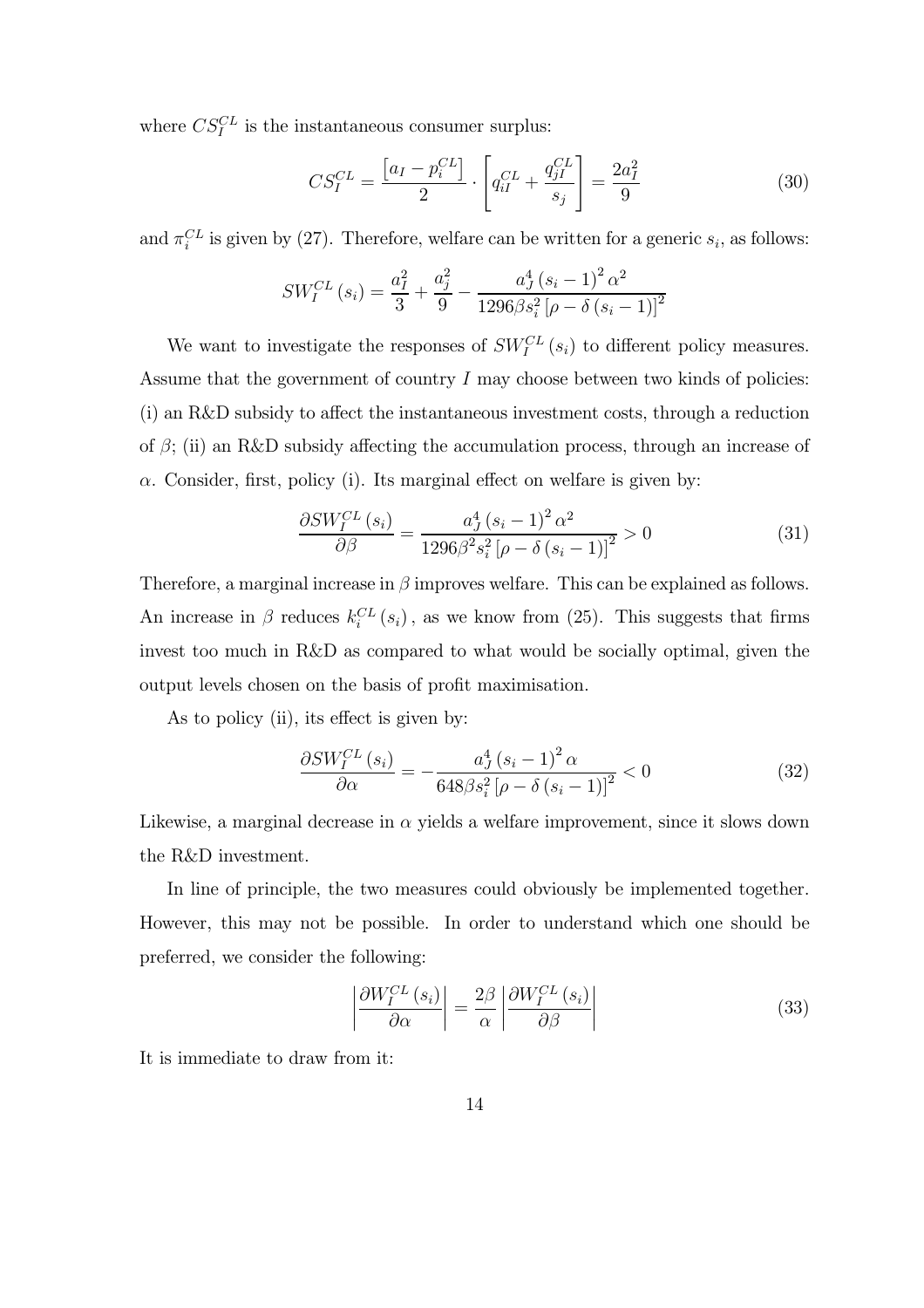**Proposition 6** For all  $\beta > \alpha/2$ , it is preferable to reduce the investment efforts of firms by reducing the productive efficiency of R&D activity, rather than increasing the cost of R&D investment, and vice versa.

That is, a welfare-improving reduction of excess investment typically emerging in Cournot markets (as in Brander and Spencer, 1983; Spencer and Brander, 1983), can be attained through several forms of taxation, affecting either the perceived cost of R&D activity to be accounted for in instantaneous profits (parameter  $\beta$ ), or the performance of R&D activity itself (parameter  $\alpha$ ).

#### 5 Concluding remarks

We have analysed a dynamic Cournot duopoly with intraindustry trade, where firms invest so as to reduce the level of iceberg transportation costs. We have derived both open-loop and closed-loop equilibria, showing that a unique (saddle point) steady state exists in both cases. In the open-loop model, optimal investments and the resulting efficiency of transportation technology are independent of the relative size of the two countries. On the contrary, in the closed-loop case, a home market effect operates so that the firm located in the larger country invests more than the rival located in the smaller one.

In order to reduce the excessive amount of R&D effort by the domestic firm, a policy maker aiming at enhancing domestic social welfare may adopt two different types of R&D taxation, or a mix thereof.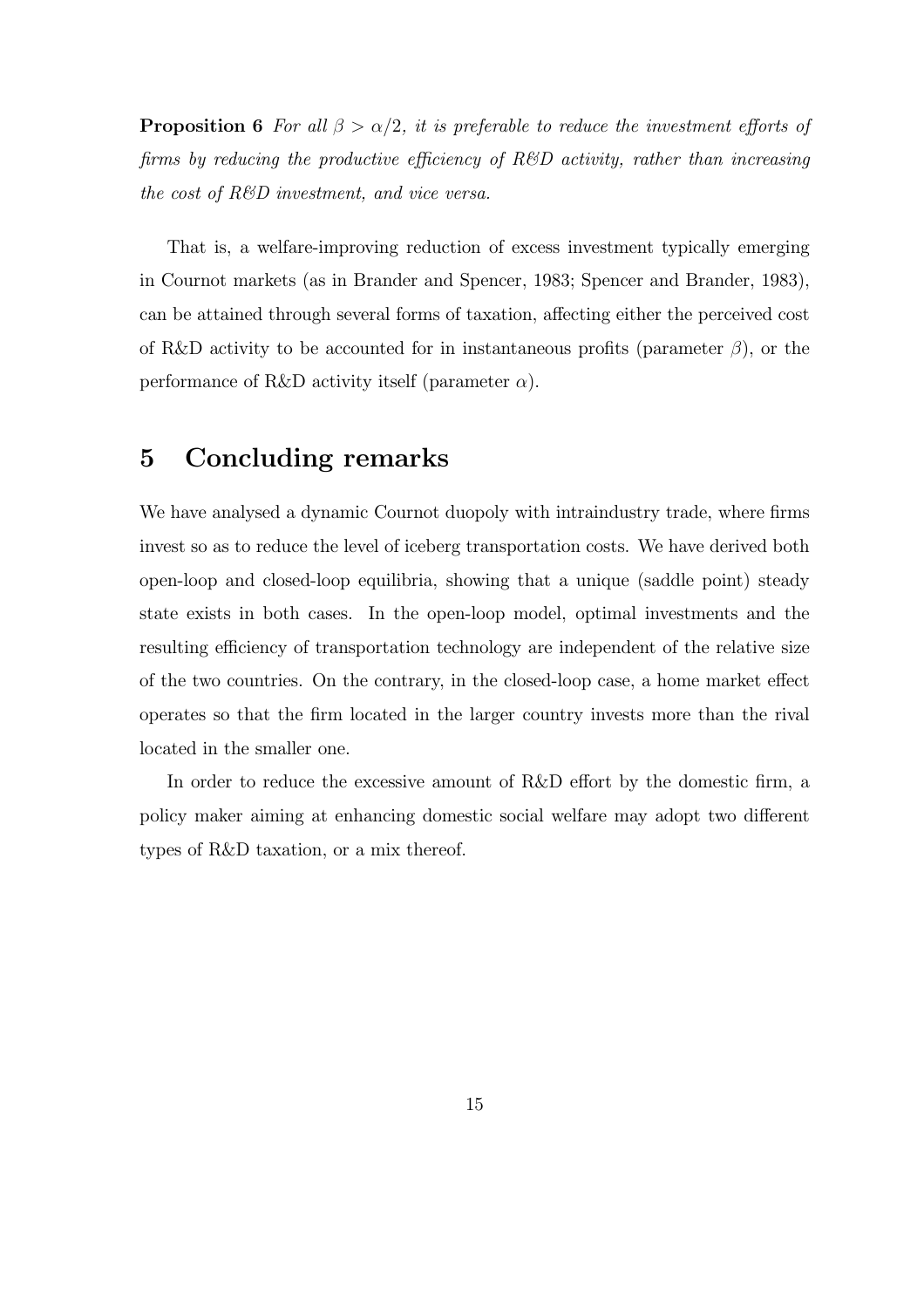## Appendix

Proof of Proposition 2. The dynamic system is described by the following differential equations:

$$
\dot{k}_{i} = \frac{36\beta k_{i} s_{i} \left(\rho - \delta s_{i} + \delta\right) - a_{j}^{2} \left(s_{i} - 1\right) \alpha}{36\beta s_{i}} \tag{a1}
$$

$$
\dot{s}_i = \frac{\partial s_i(t)}{\partial t} = [\alpha k_i - \delta s_i] [1 - s_i]
$$
\n(a2)

yielding the Jacobian matrix for the closed-loop case:

$$
J^{CL} = \begin{bmatrix} \frac{\partial \dot{k}_i}{\partial k_i} & \frac{\partial \dot{k}_i}{\partial s_i} \\ \frac{\partial \dot{s}_i}{\partial k_i} & \frac{\partial \dot{s}_i}{\partial s_i} \end{bmatrix} = \begin{bmatrix} \rho - \delta s_i + \delta & -\frac{36\beta k_i s_i^2 \delta + a_j^2 \alpha}{36\beta s_i^2} \\ -\alpha \left( s_i - 1 \right) & -\delta + 2\delta s_i - \alpha k_i \end{bmatrix} \tag{a3}
$$

The determinant of  $J^{CL}$  is:

$$
\Delta (J^{CL}) = -\frac{36\beta s_i^2 (\rho \delta - 2s_i \rho \delta + \rho \alpha k_i - 3s_i \delta^2 + 2s_i^2 \delta^2 + \delta^2) + a_j^2 \alpha^2 (s_i - 1)}{36\beta s_i^2}
$$
 (a4)

and  $\{k_i^{CL}, s_i^{CL}\}\$ is a saddle point if  $\Delta (J^{CL}) < 0$ . Now, from (24), one can plug  $k_i^{CL}(s_i)$  into (a4) to obtain:

$$
\Delta (J^{CL}) = -\frac{\alpha^2 a_j^2 (\rho + \delta) (s_i - 1)^2 - 36 \beta \delta s_i^2 (2s_i - 1) (\rho + \delta - \delta s_i)^2}{\rho + \delta - \delta s_i}.
$$
 (a5)

The non-negativity of (24) requires  $s_i < (\rho + \delta) / \delta$ , i.e., the open-loop solution for  $s_i$ . Therefore, in general, we can write:

$$
s_i = \frac{\rho + \delta - \varepsilon}{\delta},\tag{a6}
$$

where  $\varepsilon$  is positive and small. In correspondence of (a6), the determinant rewrites as:

$$
\Delta (J^{CL}) = -\frac{\alpha^2 a_j^2 (\rho + \delta) (\varepsilon - \rho)^2 - 36\beta \varepsilon^2 (\rho + \delta - \varepsilon) (2\rho + \delta - 2\varepsilon)}{\delta^2}
$$
 (a7)

with

$$
\lim_{\varepsilon \to 0} = -\frac{\alpha^2 a_j^2 (\rho + \delta) \rho^2}{\delta^2} < 0 \tag{a8}
$$

which proves that, in the left neighbourhood of the open-loop solution for  $s_i$ , the closed-loop equilibrium is a saddle point. Alternatively, one can plug (28) into (a5)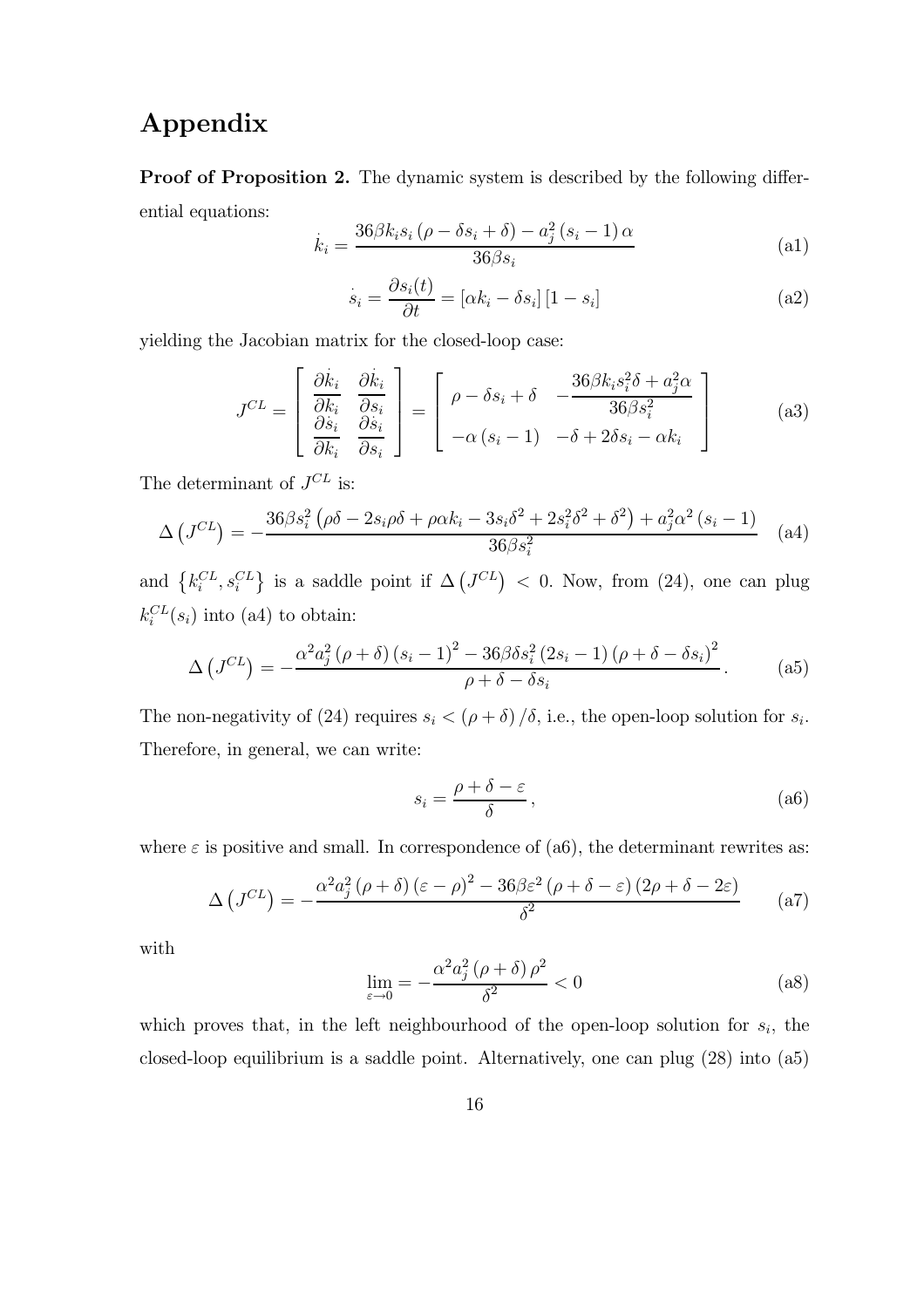and give plausible numerical values to  $(a_j, \alpha, \beta)$ , to verify that  $\Delta (J^{CL}) < 0$  for all  $\delta, \rho \in [0,1]$ .

Concerning the second order conditions, we apply Arrow's sufficiency theorem (1968); see also Chiang (1992, ch. 8). The Hessian matrix of firm  $i$  is:

$$
H_i = \begin{bmatrix} \frac{\lambda_{ii}}{2} \left( \frac{\alpha^2 \lambda_{ii}}{b} + 4\delta \right) & 0\\ 0 & \frac{\alpha^2 \lambda_{ij} \lambda_{jj}}{b} + 2\lambda_{ij} \delta \end{bmatrix}
$$
 (a9)

Since the determinant of the above  $2 \times 2$  matrix is positive, the matrix is negative definite. Hence, second order conditions are satisfied.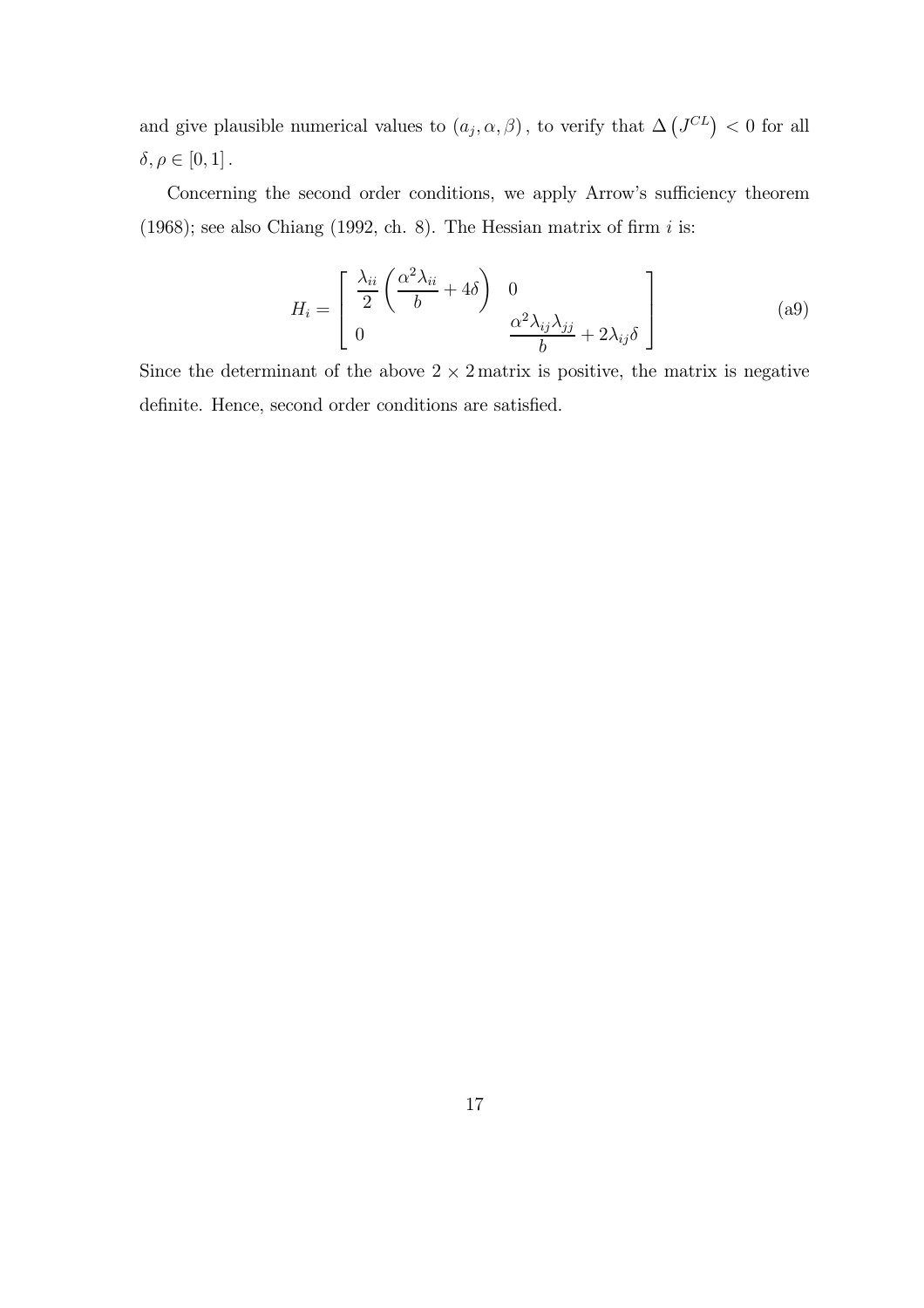### References

- [1] Anderson, J.E. and Marcouiller, D. (1999) Trade, insecurity, and home bias. An empirical investigation. NBER working paper no. 7000.
- [2] Arrow, K.J. (1968) Applications of control theory to economic growth. In Dantzig, G.B. and A.F. Veinott, Jr (eds), Mathematics of the decision sciences, Part 2, American Mathematical Society, Providence, RI.
- [3] Brander, J. (1981) Intra-industry trade in identical commodities. Journal of International Economics, 11, 1-14.
- [4] Brander, J. and Spencer, B. (1983) Strategic commitment with R&D: the symmetric case. Bell Journal of Economics, 14, 225-235.
- [5] Cellini, R. and Lambertini, L. (2003) Differential oligopoly games. Technology, Information and Market Dynamics: Topics in Advanced Industrial Organization, eds P. Bianchi and L. Lambertini, pp. 173-207. Edward Elgar, London.
- [6] Chiang, A.C. (1992) Elements of dynamic optimization. McGraw-Hill, New York.
- [7] Colombo, L., Lambertini, L. and A. Mantovani (2003), A Differential Game with Investments in Transport and Communication R&D, Working Paper n. 466, Dipartimento di Scienze Economiche, Universit`a degli Studi di Bologna.
- [8] Dockner, E.J., Jorgensen, S., Long, N.V. and Sorger, G. (2000) Differential games in economics and management science. Cambridge University Press, Cambridge.
- [9] Harley, C. (1980) Transportation, the world wheat trade and the Kuznets cycle, 1850-1913. Explorations in Economic History, 17, 218-250.
- [10] Helpman, E. and Krugman, P. (1985) Market structure and foreign trade. MIT Press, Cambridge MA.